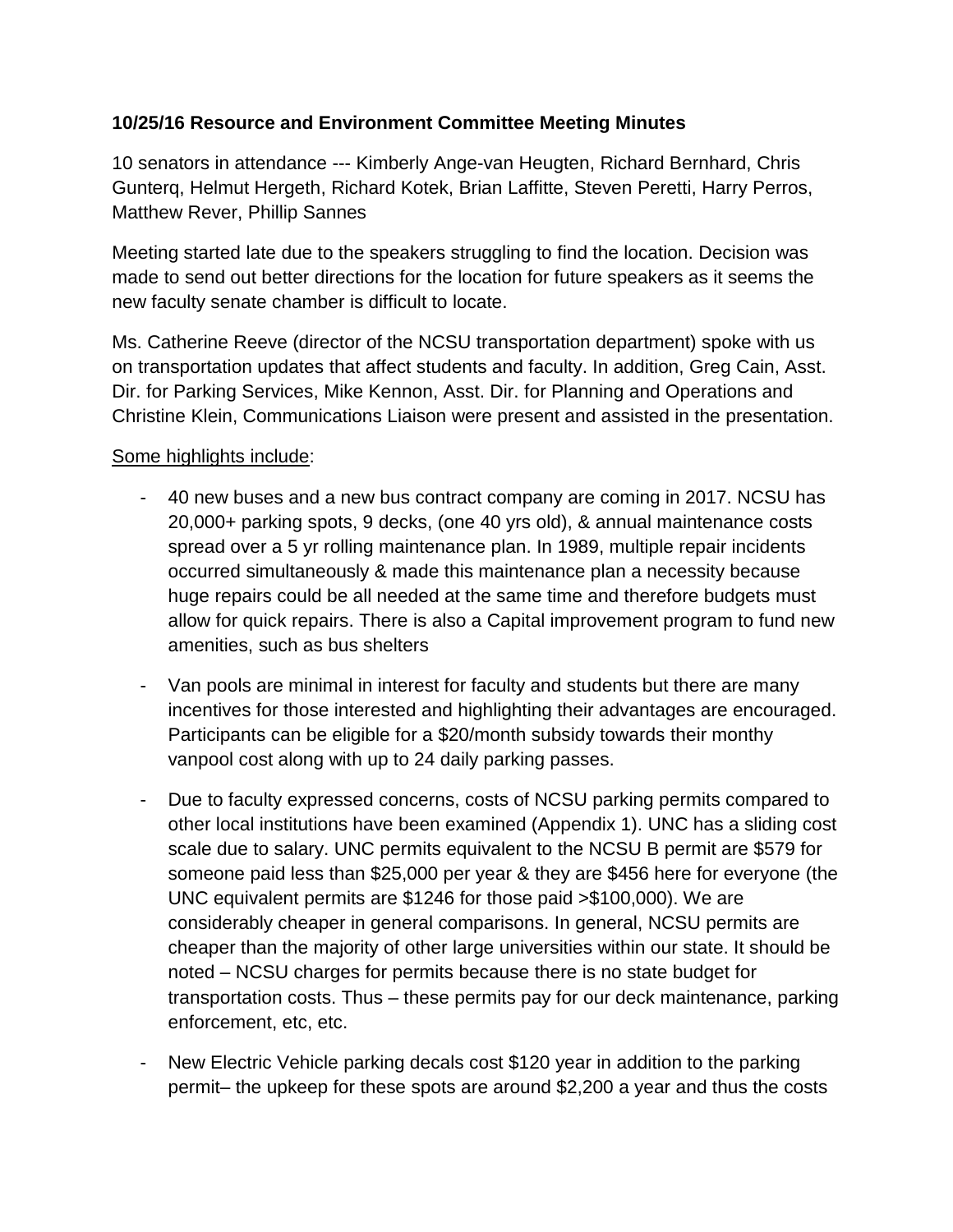for permits barely cover the costs now (and catching up is needed from previous years).

- NCSU has a surprising surplus of abandoned bicycles. These abandoned bikes can be used for donations for departments to use – departments can go to surplus and get the bikes transferred over for a small fee (interdepartmental). Surplus can have up to 250 bikes at a time. Detailed records are kept to make sure students have really abandoned the bikes before they are surplused. We do not have an official NCSU Ride-Share program for faculty (Carmichael has a small bike rental program, too). Thus – bikes are available for departments that want them.
- With NCSU freshmen required to live on campus next year there was concern about parking on campus in the near future, but Transportation does not think this will be a concern as some upperclassmen will likely move off campus with this new rule and most Freshmen already live on campus.
- Hillsborough St. construction project is on schedule contractors are reportedly great to work with and have tried to accommodate all NCSU events. There is a project specific website on the NC government website for the NCSU project timeline however – street closures can also be seen here: <http://www.hillsboroughstreet.org/news-and-events/street-closures>
- Pullen Rd will be extended to attach through the new church facility to connect to Oval drive by next Spring (hopefully). This will be great for Wolfline traffic. Other future round – a – bout links will allow Oval to have the entire circle connecting and thus hopefully lessen campus traffic in the near future. Pullen Rd will ultimately have bike paths and walkways as well.
- The role of the Campus Parking and Transportation subcommittee changed Dr. Bernhard is on this committee.. The primary discussion regarding this committee is that the new P parking area for students is confusing to some and this will be changed such that students get precise permits for their specific location (example - Wolf Village students get a WV permit, etc.)

# **Questions and Answers:**

Question 1: Is there a way for afterhours priority for faculty parking? 5:01 is rough for parking

- Has been looked into it. But – it is expensive to ticket for this & we want to be welcoming to the public (we don't get much of the money / fine for the tickets). Only 8 people issue tickets (2 at night) and thus ticketing for the extra hours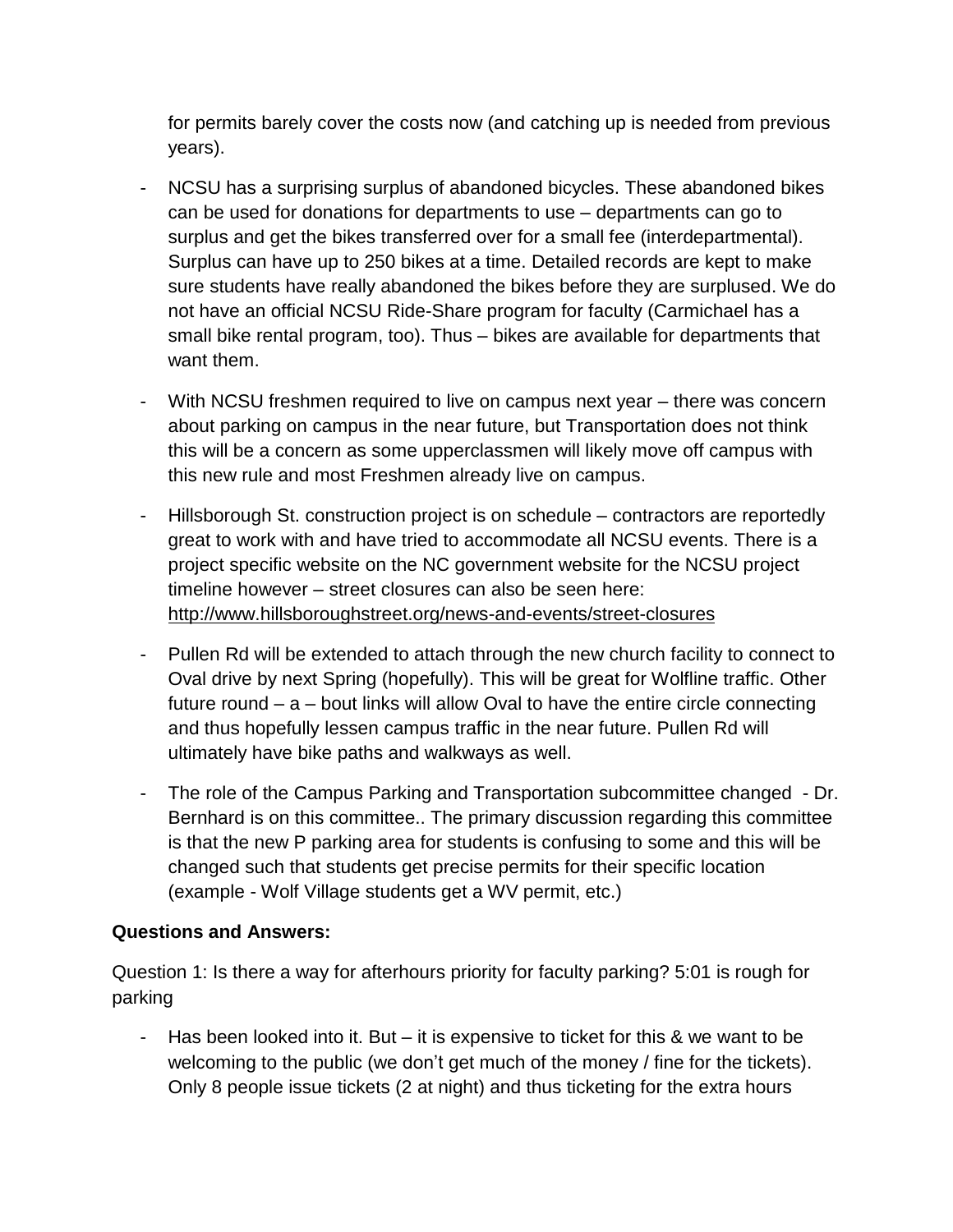would be more expensive than profitable (\$65,000 is what we keep from over \$600,000 issued).

- Q2 Should we gate more areas to decrease illegal parking (decks)
	- Similar answer to above. Transportation is looking at gating certain high demand areas, such as parking decks. These are easier to gate than lots.
- Q3 How do you measure visitor lots being successful?
	- They help reduce employee and student costs. By designating specific areas for visitor parking, it helps to reduce the likelihood of these parkers into employee and student areas. These lots are used a lot. The pay by space lots are quite successful. NCSU increased visitor revenue by 16% this last year despite not collecting money for a significant period of time (2 months) due to new system communication issues.

Q4 – What mandates are you working under in the future? Asked about license plate numbers being needed to get departmental guest parking spots, specifically.

- Vehicle registration is not required for this type of parking permit. Bulk permits shouldn't ask for this. If at the actual transportation office they will ask for this but not needed for guest where this information cannot be known. When faculty are trying to get registration online bulk passes it doesn't ask for vehicle id just their e-mail addresses. After the meeting, Ms. Reeve did confirm that the office will make sure to work with all faculty to make guest passes convenient. Confirmed that vehicle license plate numbers are not needed for visitor parking passes.

Q5 – There have been complaints that if someone arrives at their car slightly late at a metered spot – 3 minutes late was the example – that the \$10 fine is too much. Ms. Reeve said that all of these spots have 5 mins built into the meters for forgiveness to help address this issue. Thus – if you are 3 minutes late, you are actually 8 minutes late!

Q6 – There was a request for transportation related sponge cars for stress relief across campus  $\odot$ .

Q7 - Is she retiring soon?

- Not yet?  $\odot$  But likely in the near future. Greg Cain is retiring as of Feb 1<sup>st</sup>, though.
- Q8 Question about new buses: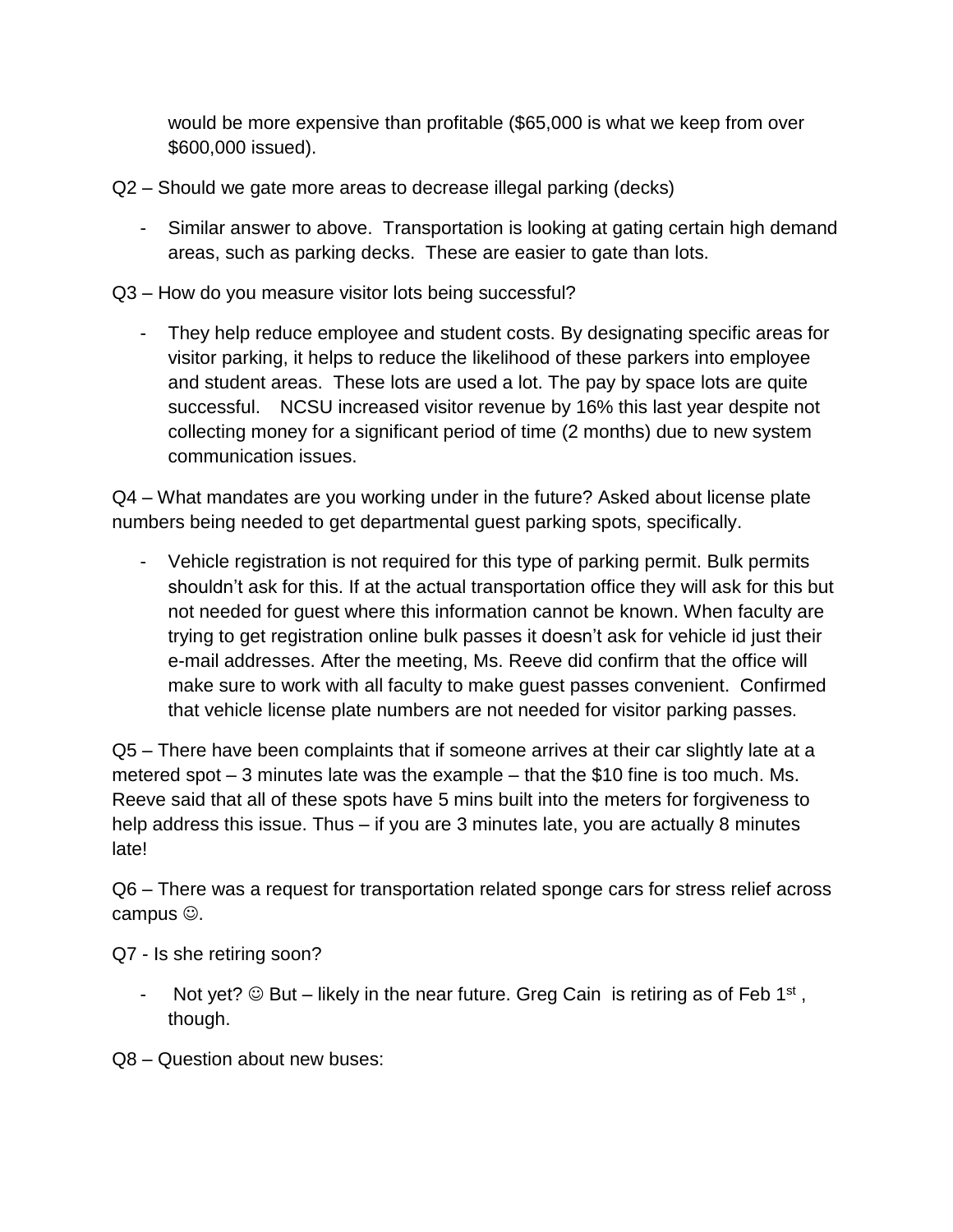- All 40 new buses will be 40 footers; curb level and have wheelchair ramps. They will also be more spacious and have perimeter seating. Each can carry around 73 people seated/standing. They are adding some new features (cameras in and out) – only impact cameras are in operation now. It is estimated that there is a 12 yr bus life. The buses will use clean diesel but can use biodiesel too. All old buses gone by August of next year. TransDev is the new company. Runs GoRaleigh. Cathy Reeve has known Scott McClellan their GM for many years.

### Q9 – How does transportation plan Wolfline routes?

Data accumulation / collection: class schedules, reports, origination and destination data via interviews with faculty and students. (Student tuition transit fee = currently \$181 this year, increasing to \$193 next AY – passed unanimously – students realize the real need).

## Q10 – Any new services / changes

Police safety escorts and Wolfline overlap a lot. DASA and police met with transportation recently to address some of the safety requests which are just convenience and need new plans – There is a TransLoc service (new software for a call on demand system that works a little like Uber for university vehicles is in the talk, too) – etc. Some conversations with Uber, too. Cost effective and safety and reliability are important and thus many discussions are needed. Evening service costs about \$16 a trip. Ridership drops after midnight but continues to 3am. May need a re-work in the future.

Could we look at the building data in conjunction? (Not yet possible to see who is in a building and to look at the data to see if that person typically uses NCSU transit).

Q11 – Masterplan question – Is Carmichael renovations making losing the spots nearby an issue?  $(8 - 9$  spots were recently lost) ---

- Short time loss versus long term loss is the issue here majority will return after construction. Transportation will make sure employees can park and may have to move some student spots near the gym. Case Commons will have similar issue, too.
- Q12 Question about Dan Allen gate concerns

– This gate makes Wolfline more timely and the goal has to be to get students to class on time – 19,000 vehicle trips per day on Dan Allen down to 5,000 after the gate – in addition, accident numbers and safety improved. Transportation